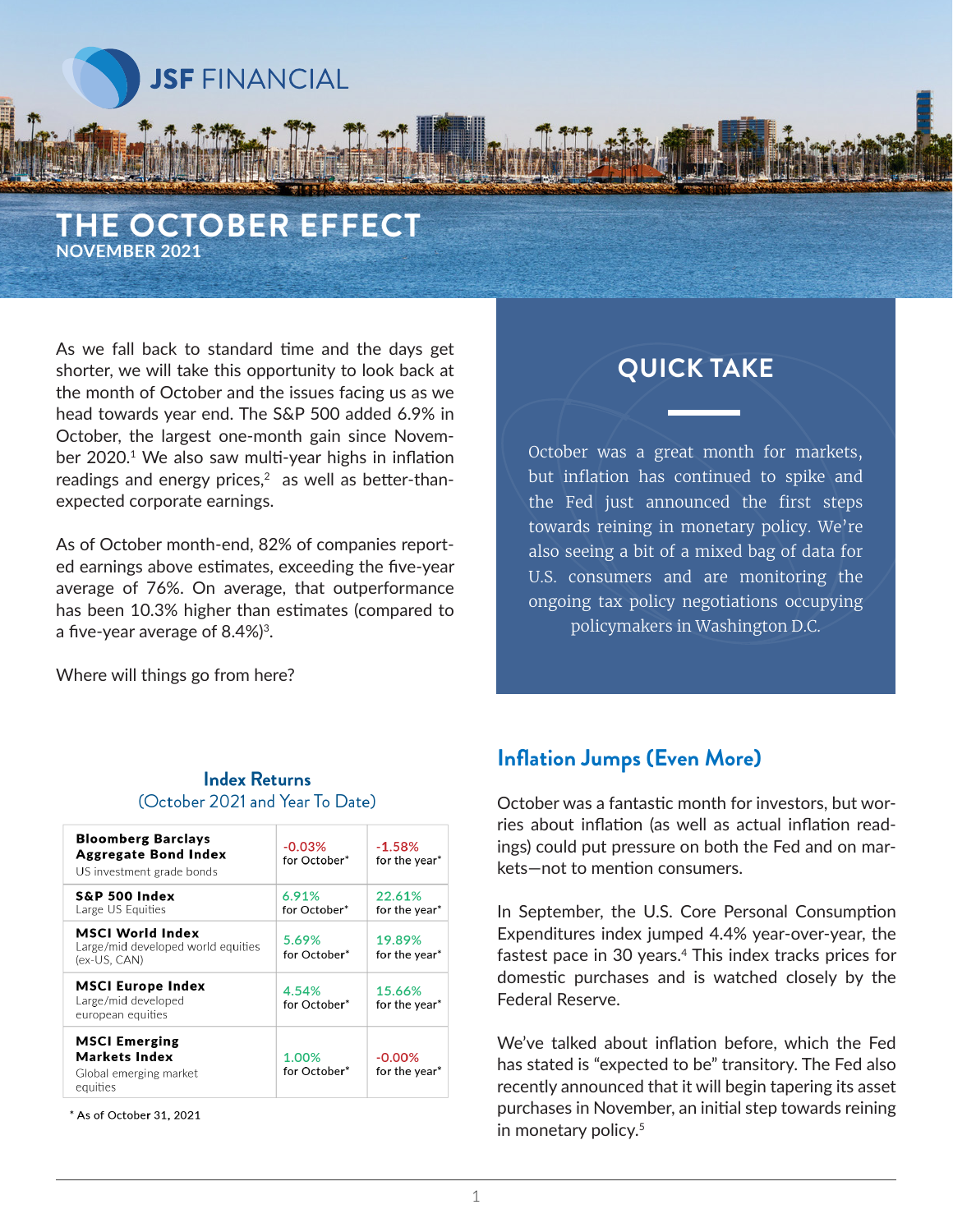The question is *how* transitory inflation will be—and what it means for consumers in the meantime.

Milk price inflation (4% in the last year) has gotten a bit of press recently, but consider that boneless chuck roast prices are up 28%. Consumers with cars are also feeling prices at the pump—gas is up 61% from a year ago. $6$ 

These kinds of changes could be impacting some of the decline in financial security reported among Americans. A recent survey found that 38% of U.S. households reported facing serious financial problems in recent months, with nearly one-third of respondents saying they were worse off now than at any other time since the start of the pandemic.<sup>7</sup>

A recent survey found that 38% of U.S. households reported facing serious financial problems in recent months





We're also seeing a divergence in the labor markets. In October, the number of job openings reached close to a record high, with an increase of 62% over the past year.<sup>8</sup> However, overall hiring has declined, Americans are quitting at a record rate, and the labor force participation rate remains low at 61.6% (a rate last seen in 1976).<sup>9,10</sup>

Lack of childcare due to daycare closures is partly to blame, and women have dropped out of the workforce in droves, sparking the lowest female labor force participation rates since the 1970s.11 It's hard to say how this will play out over the coming months with the new availability of a children's vaccine for COVID-19, but overall we think it's safe to say that the complexities in the labor market will likely persist.



Source: Economic Policy Institute, Tax Foundation, GIR, and Goldman Sachs Asset Management

## **Tax Changes on the Horizon?**

Another issue we are following closely is tax policy. With public spending at record highs and tax rates at historical lows, it stands to reason that tax rates will revert to historic averages.<sup>12</sup> How this evolves, of course, remains to be seen—current proposals have higher rates on capital gains, tax increases on annual income over \$10 million and greater corporate taxes.

While we'll need to wait and see the direction of negotiations in Congress, we are closely watching the situation and consulting with our network of accounting specialists on potential risk areas and year-end planning opportunities for clients.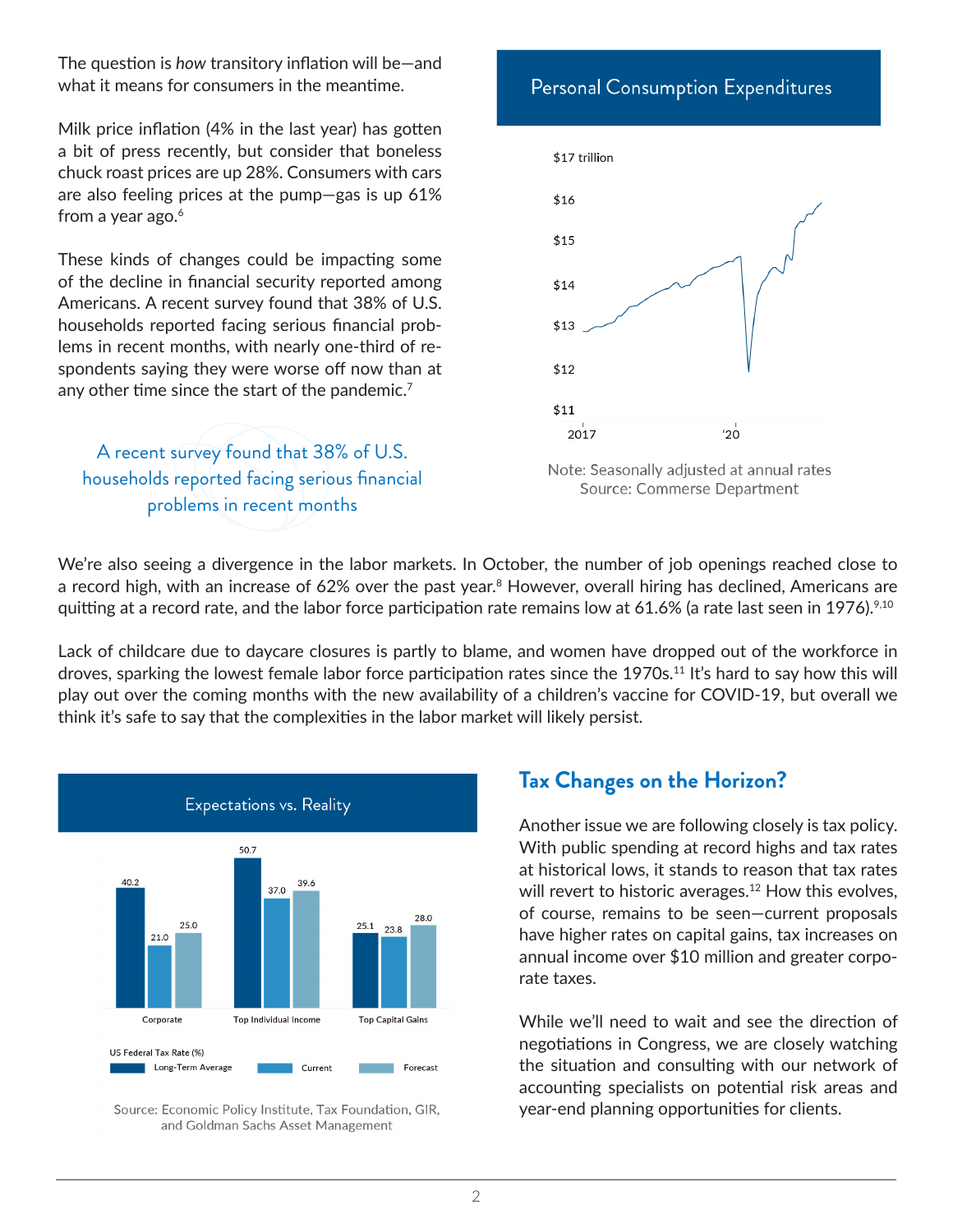Overall, it's clear to us that the process of emerging from the pandemic is far from over—with higher short-term inflation and labor market challenges, we'll likely continue to feel the impact for some time. We will continue to provide as much insight and information on these matters as we can, including the continuation of our educational webinars.

If there are any questions or topics you'd like us to cover, please don't hesitate to let us know! We love hearing from you about what's on your mind.

Please call us to schedule your year-end meeting if we have not already reached out to you. One thing that is constant is change and our goal is to stay ahead of possible changes and help you plan accordingly.

The information expressed herein are those of JSF Financial, LLC, it does not necessarily reflect the views of NewEdge Securities, Inc. Neither JSF Financial LLC nor NewEdge Securities, Inc. gives tax or legal advice. All opinions are subject to change without notice. Neither the information provided, nor any opinion expressed constitutes a solicitation or recommendation for the purchase or sale of any security. Investing involves risk, including possible loss of principal. Indexes are unmanaged and cannot be invested in directly.

Historical data shown represents past performance and does not guarantee comparable future results. The information and statistical data contained herein were obtained from sources believed to be reliable but in no way are guaranteed by JSF Financial, LLC or NewEdge Securities, Inc. as to accuracy or completeness. The information provided is not intended to be a complete analysis of every material fact respecting any strategy. The examples presented do not take into consideration commissions, tax implications, or other transactions costs, which may significantly affect the economic consequences of a given strategy. Diversification does not ensure a profit or guarantee against loss. Carefully consider the investment objectives, risks, charges and expenses of the trades referenced in this material before investing.

Asset Allocation and Diversification do not guarantee a profit or protect against a loss.